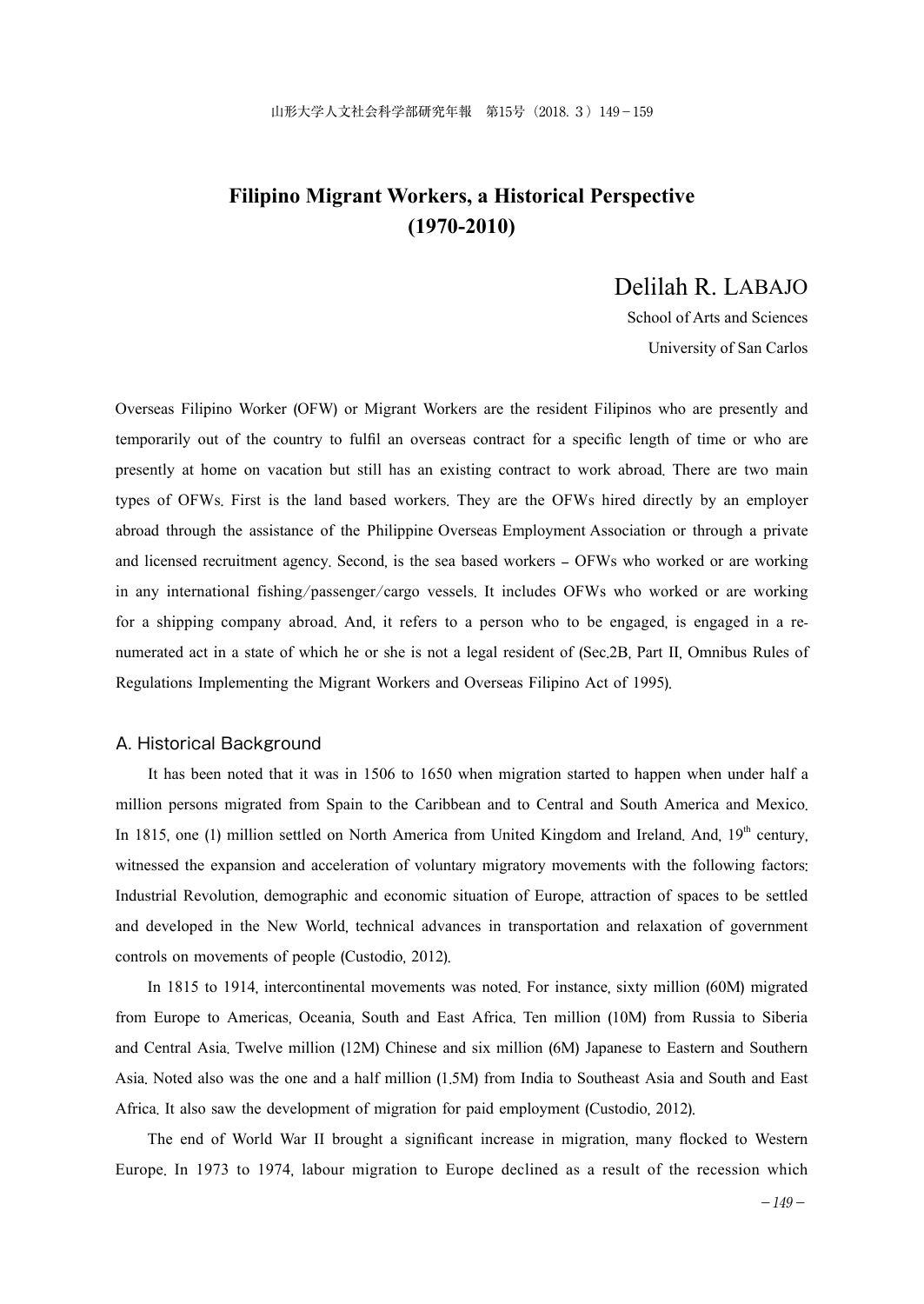followed the oil crisis, as an aftermath of the Second World War. As a result, these incidents became the source of human rights and international tensions today. Industrialization created a demand for labour which was initially met by internal resettlement from rural to urban areas (Vera Cruz, 2002).

In the Philippines, the history of migration can be traced during the American period wherein Filipinos were deployed for two reasons: to work in the pineapple field in Hawaii and to enrich their knowledge as graduate students and work on their field of specialization.

The Labour Export Program began in 1974, under the presidency of Ferdinand Marcos. It was prompted by the double effects of the oil crisis in the 1970s where Philippines was badly affected by the oil price increases and the economies of the oil-producing countries were out with money available for projects for which mass labour migration was needed. He encouraged Filipinos to migrate to reduce unemployment and to increase foreign currency earnings (Baluyot, 2007).

With this, the Philippines became the fifth largest remittance-receiving country after India, China, Mexico and France. Middle Eastern countries were the earliest and by far the biggest market for Filipino workers. Its boom in construction activities during the early 1970s opened a door of opportunities for the Overseas Filipino Workers.

The next Philippine Presidents used different terms that projects positive positioning of the Overseas Filipino workers in the society. Corazon Aquino called them "modern day national heroes" or "bagong bayani". Fidel Ramos called them "internationally shared human resources". And Gloria Arroyo coined "Overseas Filipino investors", "new investors", "new aristocrats" and "the ambassador of goodwill". During her presidency, she would repeatedly flaunt that the Philippines is the "Home of Great Filipino Workers".

Basically, there are three main types of Filipino migrant population. One is the Permanent. They are the Filipino immigrants who hold permanent residence or landed immigrant status in a foreign country, and whose stay does not depend on work contracts, includes even those who already acquired foreign citizenship. Second is the Temporary which includes Filipinos whose stay overseas is based or determined by a formal contract of employment. This includes land based or sea based, they are collectively called Overseas Filipino Worker. And lastly, there is the Irregular who are the Filipino residence or OFWs who do not possess valid passports or documents. Or even if properly documented, they lack valid residency or work permits or have overstayed in a certain country.

The phenomenon of massive migration can be explained in two different views. In a macro perspective, this is seen as a result of asymmetric structural between highly industrialized countries and poor developing countries. Since developed countries are characterized by stable market conditions, high level of wages, low population growth and high educational profile brought about by rapid economic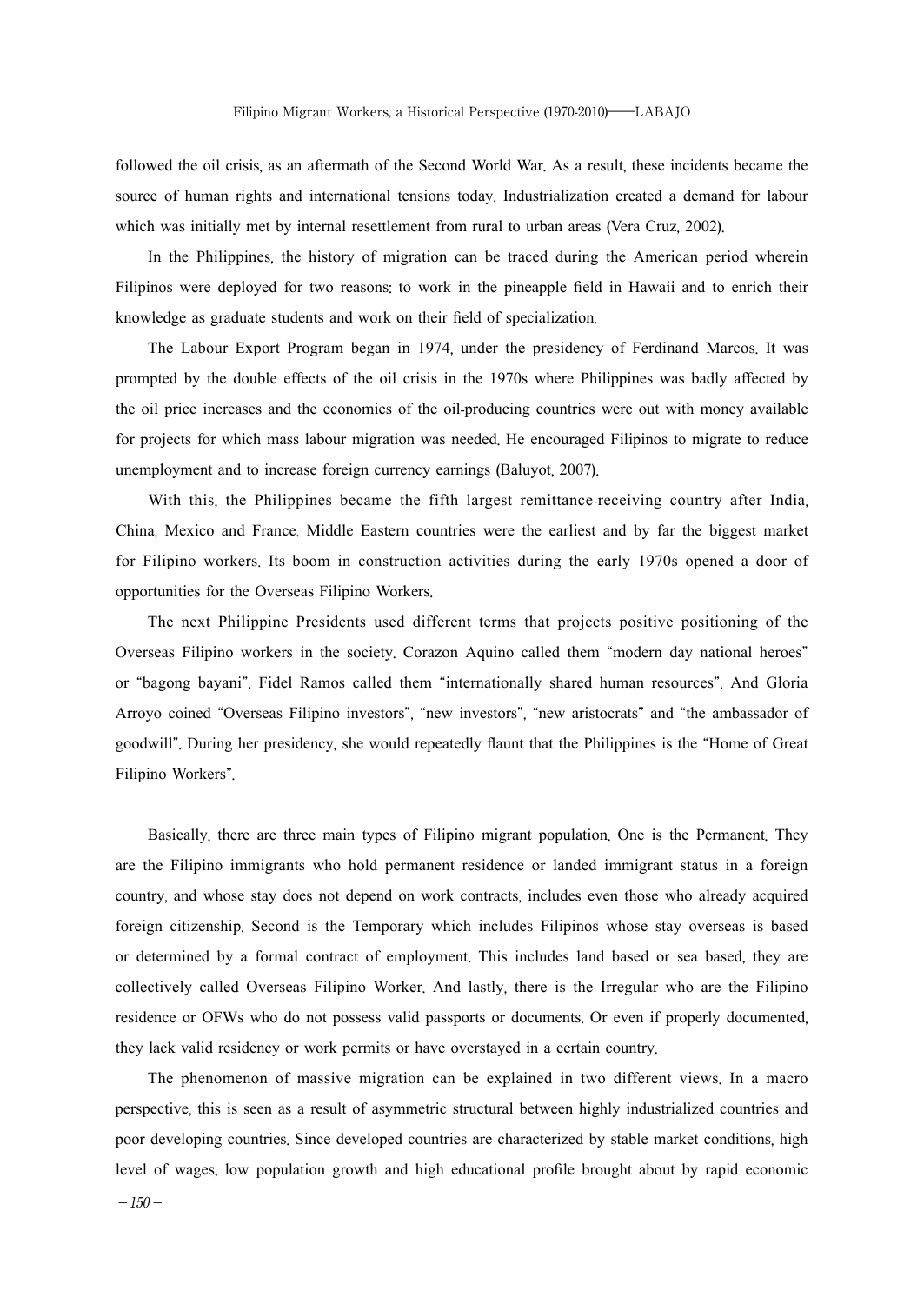growth and technological expansion of workers within the local population, the locales are now reluctant to accept what is referred to as 3D jobs: dirty, dangerous and demanding. Thus, workers in the poor countries were forced to take because of the limited economic opportunities and low wages within their country of origin. Then, there is the Micro perspective which involves the decision to migrate due to man's rational behaviour, considering the human capital is a by-product of investment in the acquisition of knowledge (Flores, 2007).

There two categories for the causes of migration. First is the Push Factors which refers to the deterioration of condition in rural areas, including increasing population, lower incomes and displacement. This may also be caused by widespread unemployment, population pressure, shortage of land, famine and war. Second is the Pull Factors that which attracts the migrants may include free agricultural land, the bright lights of a third world primate city or a booming economy, availability of well-paid work, demand for (cheap) labour, scientific and technical improvements in communication systems and readily available transportation, migration network, and a dynamic process. The later is usually taking place between countries with close historic, colonial, economic and cultural ties which can be considered as the "migration system" (Flores, 2007).

But in this migration process, there are disadvantages experienced by both the receiving and sending countries. For the receiving countries, as long as migrant workers are in the worst jobs, there is less cause for national workers to complain about work and employment conditions. Few migrant workers are unionized and therefore less in position to protest. This may resort to foreign labour initially going the upward wage spiral and should facilitate future salary increases to national workers. For domestic consumers, lower labour costs also translate into cheaper goods and services. Migrant workers also cost nothing to receiving countries in social terms, nor in terms of education and training prior to their employment. This may also lead to the existence of a  $2<sup>nd</sup>$  class economically and socially vulnerable and culturally distinct population (Carungay, 2008).

From the sending countries, the supposedly poverty alleviation is only short-term. In long-term it represents a threat to the political stability of those states. It may result in massive return migration to the countries of origin at times when they can least afford to re-integrate returning nationals. Remittances benefit economically individual migrant workers and their families in number of ways. But it is difficult to gauge precisely the extent to which remittances contribute to a country's development. On international trade, the economic development is likely to be assisted by among other else, the greater demand for the transport, banking and communication services, the increase in business and tourist travel and the promotion of the export of particular goods and products from the sending country. Skills and other contributions that migrant workers will contribute to the development of their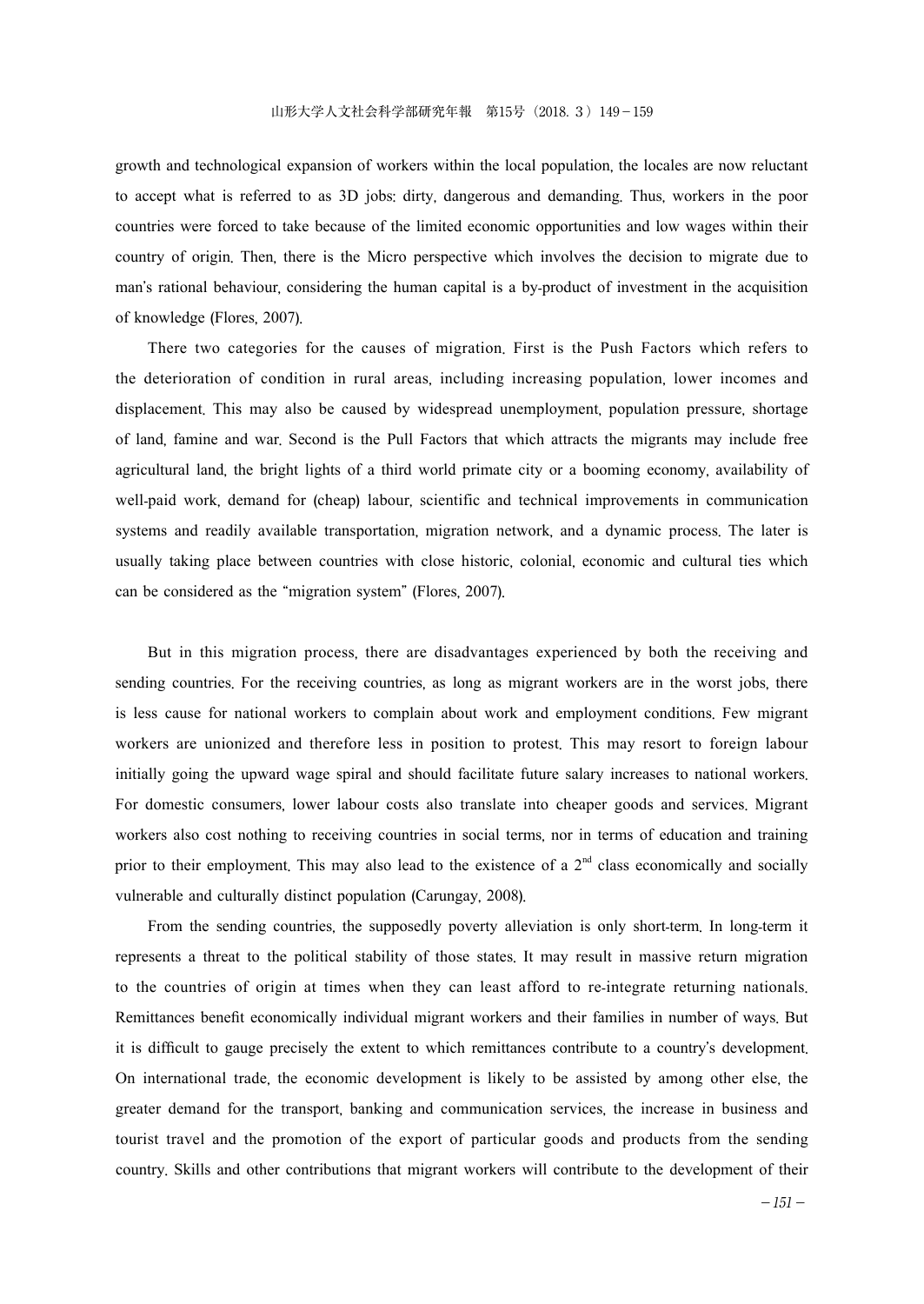own country on their return is seldom realized. Since they are hired mainly for mundane and repetitive tasks, they do not acquire opportunities to develop new skills or to participate in vocational training.

More than anything else, this migration process causes strains on family structure. Family bonds and solidarity erodes and society follows. Once in the receiving country, they acquire new lifestyles, different consumption habits and new forms of behaviour which when introduced into the countries of origin, many threaten and disturb social harmony. Lastly, this can cause brain drain where human capital characterizes that serves them well abroad. Opportunity cost of their lost talent is incalculable but significant. Also to be included is that which concerns of national pride, of domestic scientific and technological capabilities, of malaise among those who stay behind, of setbacks to local university and research centres (Carungay, 2008).

With this, below is the result of a survey or study conducted by the Migrant Ministry of the Archdiocese of Cebu. Respondents were from selected schools and universities in Cebu City whose parent/s are OFWs. These schools includes: Colegio de la Inmaculada Concepcion, University of San Carlos, Boys High School and Talamban Campus, University of Cebu, Lapulapu Campus and St. Theresa's College. The author of this article conducted and recorded this survey analysis in the year 2013.

## **SURVEY ANALYSIS**

## A. PATTERN OF SOCIAL RELATIONSHIP

Majority of the respondents said they have good  $\&$  harmonious relationship with their family. They are happy. This was made possible through constant and open-communication line, spending quality time together, understanding and cooperation in times of adversities and strong faith in God. A number of the respondents already see the complications it can give to a family. (i.e. indifferent brother, irresponsible father, existence of a special child in the family). Many are not relating with neighbours but, majority still maintains the Filipino sense of community, friendship and sharing.

### **MEMBERSHIP IN ORGANIZATIONS**: (usual organizations they are joining)

- 1.) Youth for Christ
- 2.) Facilitator in school organizations
- 3.) Church choir
- 4.) Home owners Association
- 5.) Chapel organizations
- 6.) Political Science Society Philippine Nurses Association
- 7.) School organizations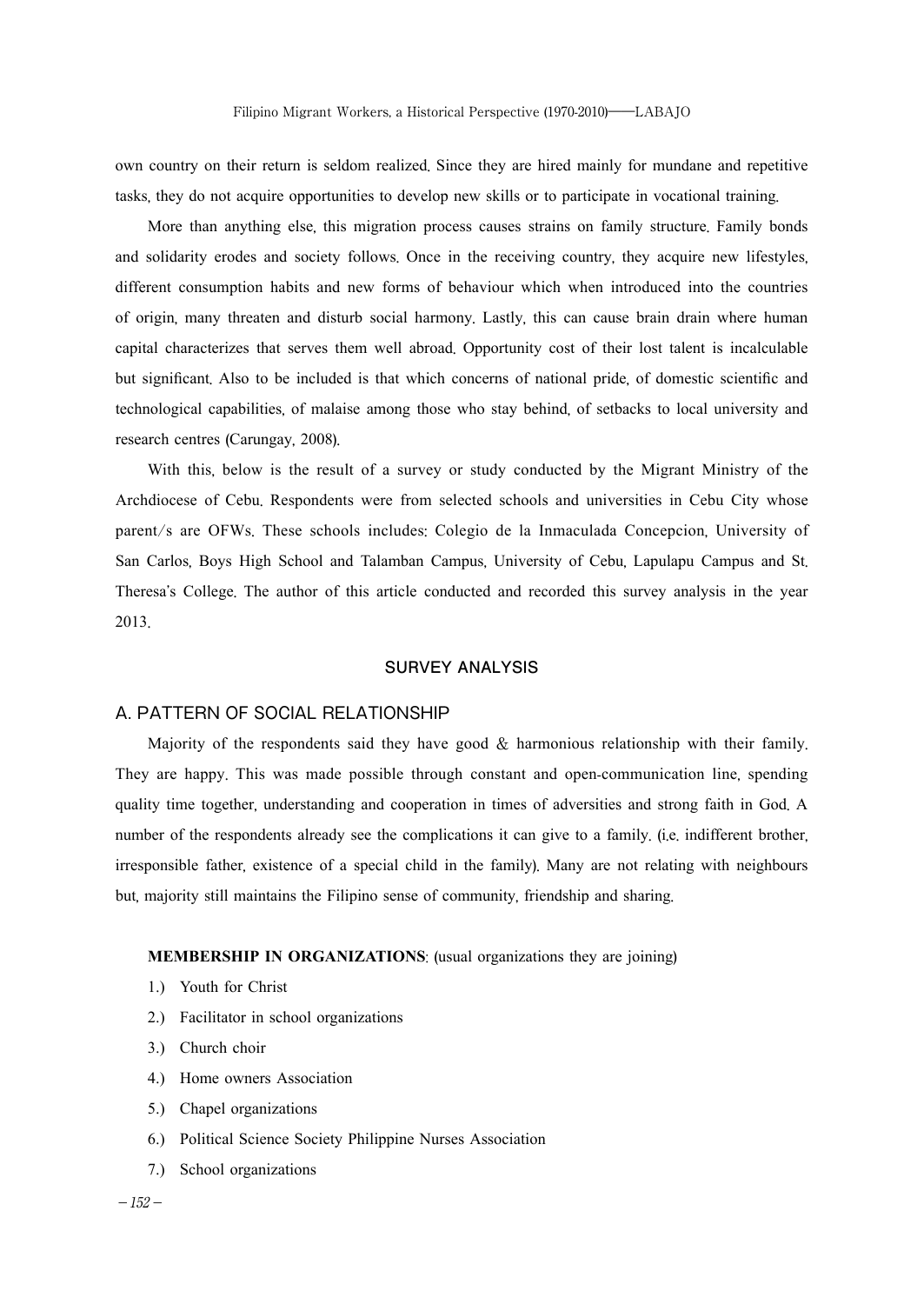- 8.) Filipino Private Duty Nurses Association
- 9.) Church Organizations
- 10.) Bogo Redeemers Society
- 11.) Community Organization
- 12.) Solid Waste Association of the Philippines

**DIFFERENCE IN CURRENT SITUATION** (child rearing, household management & recreation) Most of the respondents said that they find difficulty in raising family without the presence of a husband/wife. Most of the time, household management is left to the eldest member of the family who are left at home. As expressed, it becomes a burden, to them, to some extent. Also should be noted is their difficulty to have and maintain long distance rearing and relationship.

## B. PARENT-CHILD AND PEER RELATIONSHIP

Most of the children become closer to the parent left with them. Respondent/s pointed out, that there children has the tendency to be strangers with the OFW family member and that OFW parent/ s can only provide financial support but not emotional. For the mothers left behind, they have to play the role of a mother and a father. A respondent stated, "I should know everything, from plumbing, to cooking and counselling children. Some children learned independence others tend to show indifference in attitude.

## C. ECONOMIC CONDITION

Majority of the respondents are relying on OFW's salary only. Very few are engaging in small scale business (i.e. sari-sari store, farm). Majority pointed out that there status in life changed for the reasons that they can send their children to better/schools, their standard of living improved, more luxurious way of life and that they can save money for the future. Some said nothing changed since the OFW's salary is just enough to pay children's tuition fees, for daily needs and to pay debts. Positively, it was pointed out that being as such, improves their skills, job experiences and so will enhance their selfconfidence and self- worth.

## D. CULTURAL AND RELIGIOUS BELIEFS AND PRACTICES

- 1.) Majority of the respondents are Catholic who are observing the following:
- 1.1) Attending Sunday mass
- 1.2) Praying/rosary together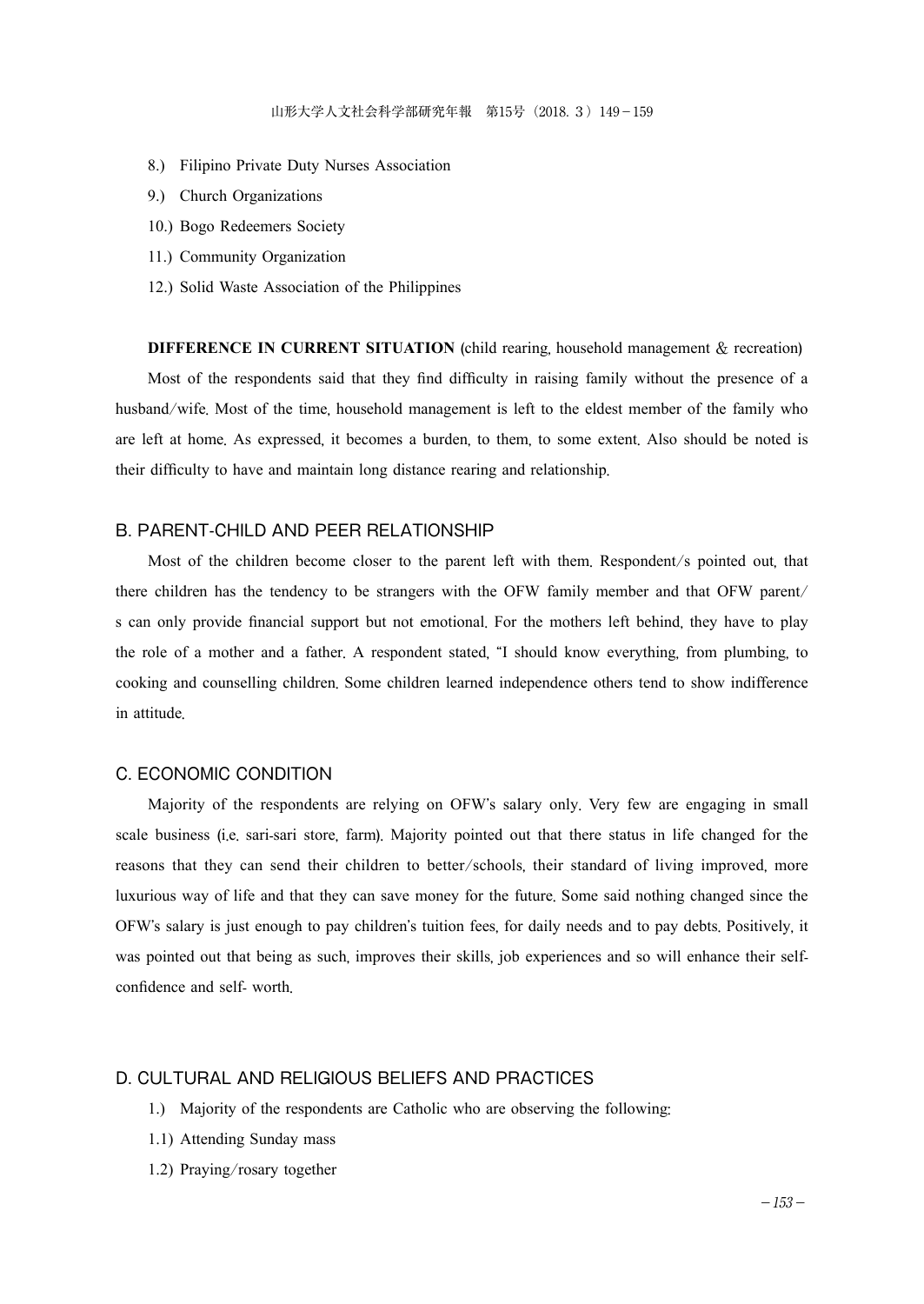- 1.3) Believe in one God
- 1.4) Christmas celebration
- 1.5) Visiting grandparents on weekends
- 1.6) Celebrate occasions together
- 1.7) Believe in God & God- centred relationship
- 1.8) Family day
- 1.9) Eat together
- 1.10) Misa de Gallo
- 1.11) Kissing the hands of parents and elders

## E. GOVERNMENT PROGRAMS:

### **EXISTING PROGRAMS**:

- 1.) Pag-ibig
- 2.) Social Security System
- 3.) Philhealth
- 5.) Overseas Workers Welfare Administration
- 6.) Educational training
- 7.) Associated Marine Officers' and Seamen's Union of the Philippines
- 9.) Free medical assistance
- 10.) Workers Welfare Assistance Program
- 11.) Repatriation Programs
- 12.) Reintegration Program
- 13.) Department of Social Welfare and Development Solo Parent Program
- 14.) Short term courses
- 15.) Education and training programs

### **SUGGESTED PROGRAMS**:

- 1.) Anti human trafficking intensification
- 2.) Scholarship Programs to OFW children
- 3.) Protecting rights of OFWs and family
- 4.) Health Insurance to OFWs and family
- 5.) Cash advance in case of emergency
- 7.) Business/livelihood for employment
- 8.) Business/livelihood for OFW retirees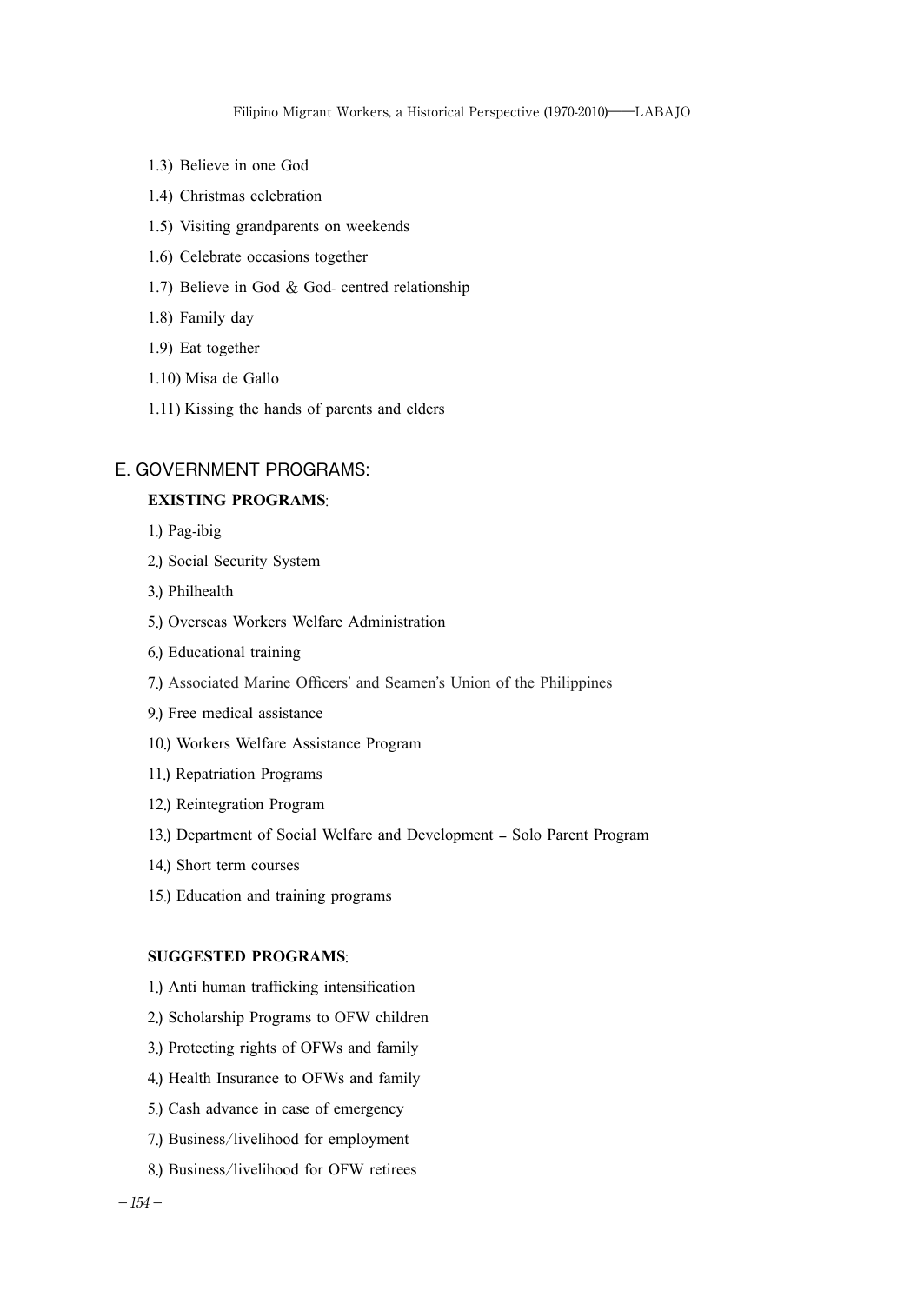- 9.) More recreation activities
- 10.) Counselling services for OFW families
- 11.) Tax subsidies for dependents
- 12.) Seminars for financial budgeting

## F. ASSESMENT OF HAVING AN OFW IN A FAMILY

## **POSITIVE**:

- ◦Very helpful to support family needs
- ◦Better school for children
- ◦Gives more comfort in life
- ◦Makes us proud of them especially if they have good jobs
- ◦Self-worth and self-confidence
- ◦Rewarding personally and professionally
- ◦Travel and experience abroad
- ◦Prestige and recognition
- ◦Endurance in the face of adverse condition
- ◦Determination to try risks into opportunities

## **NEGATIVE**:

- The family really need the presence of both father/mother for strength and protection
- ◦It may create a troublesome family or a dysfunctional family
- ◦Family is always worried for each other
- ◦Really hard to deal with Arabs
- ◦Money can never pay loneliness
- ◦Risky and difficult
- ◦Learned to accept things and be used to it.
- ◦Hard for the family when someone leaves for a long time though it helps to have a beautiful life.
- They realize how important a person is in your life.
- An OFW in a family works hard for the family, not for herself, OFWs seldom have time for their selves.
- ◦Homesickness and loneliness
- ◦Brain drain
- ◦Culture shock
- ◦Spending hard earned money recklessly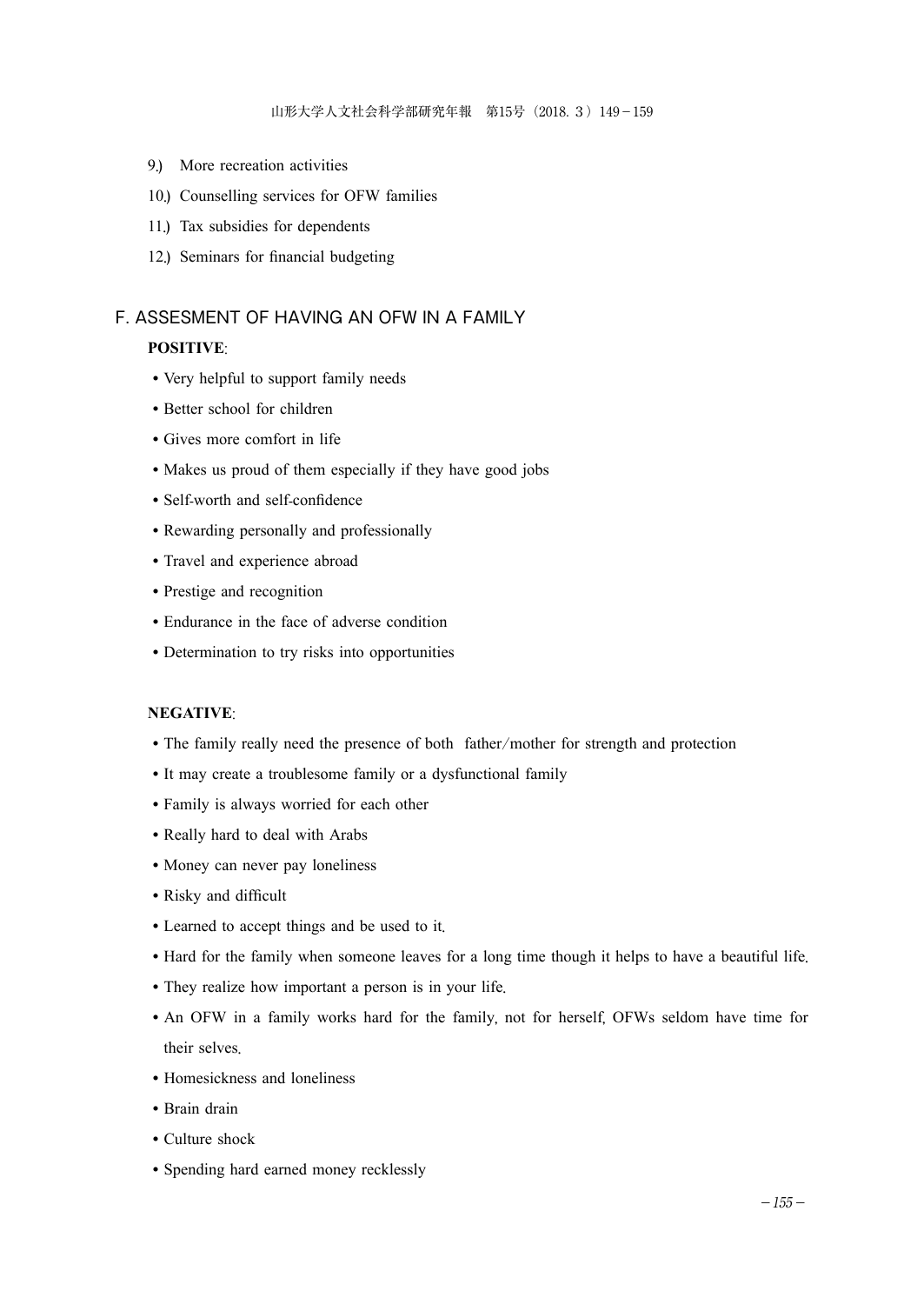• No father image

## **And**, **to end this article**, **it would be good to present some responses as quoted**. **These will hopefully send a message as reality unfolds in the life of a Filipino Overseas Worker**.

"I don't like this situation because it's not easy to miss them and not easy to feel anxious about everything".

"To have an OFW in a family is rewarding and at the same time not. I've gotten used to it but it is sometimes hard to think about when activities or events occur where I need my parents and they are both away. I don't get to see them or talk to them always and with the family situation, I'm a bit pressured to grow up and mature to become more at least, a bit independent since my grandmother is already old. Yet, more or less it's okay, they had to do it to support me and they did what they had according to them".

"It is such a big help to us and a blessing that my OFW husband bring to our family. He provides us everything we need and for the children as well. But every day we face different challenges that his work brought as well. Like the feeling of not knowing what danger he face every day. Time, we don't have that, but as a family we pray and tried to be strong for each other and support each other emotionally and a lot of prayers".

 "For the OFWs out there, please don't forget about your family in your country. For the families, please don't forget your family member outside the country".

 "It is difficult to have an OFW in the family because it's not only who's having a hard time in adjusting but the family left behind especially the children. Raising family alone is very difficult but you have to sacrifice and be away from each other in order to give them good life and better future".

"Can sleep in peace and be controlled if my husband is with us. But should sacrifice to save for children's future and for retirement".

"Improve condition in life but the cost to pay is they can't be with them in the saddest moments of their lives".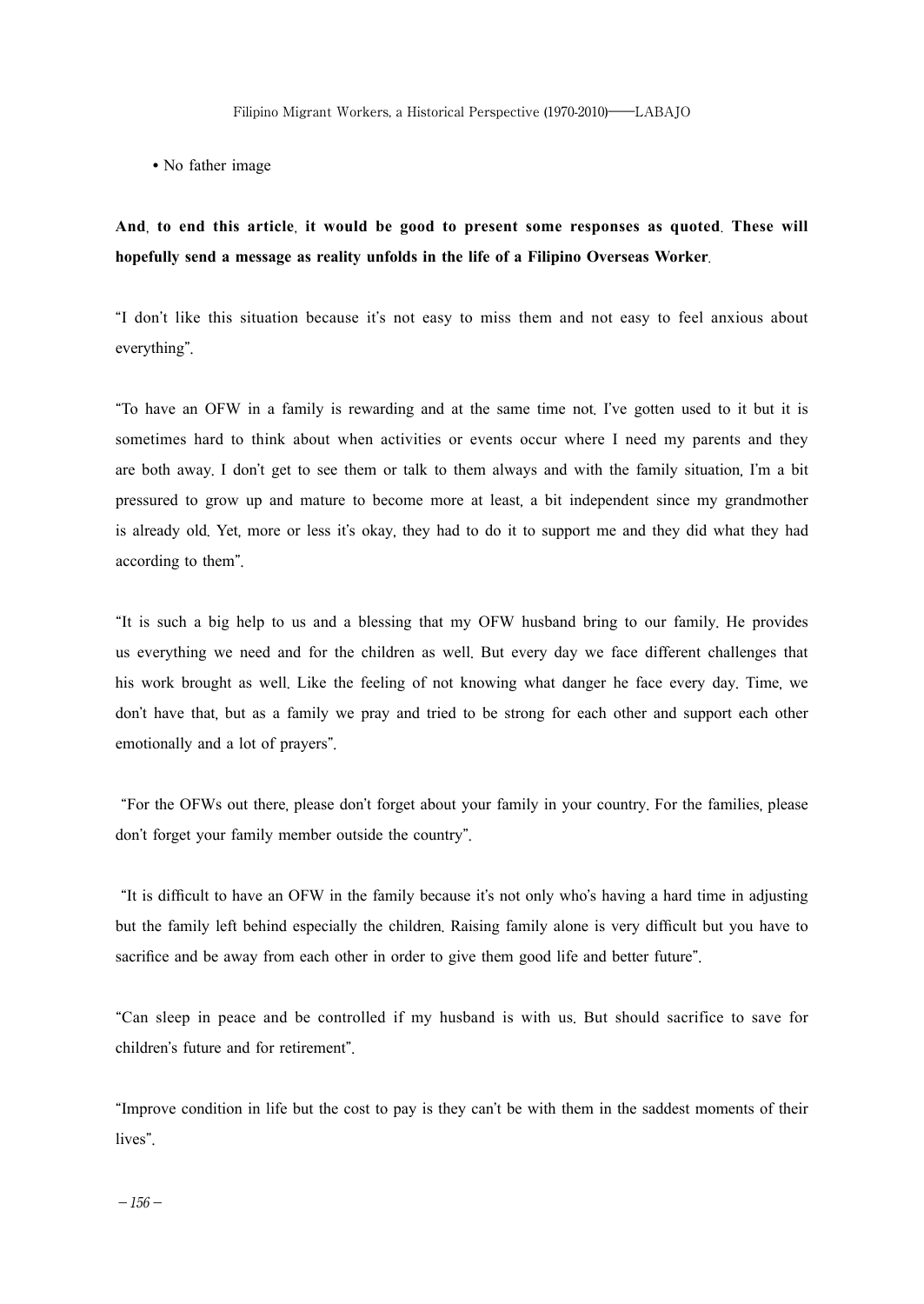"To have an OFW in a family is such a heartache and in some way a relief. It is really hard to think when someone is 1,000 miles away from you just to keep you alive. You can't be able to spend every minute with them but when you do have the time to spend, it would always be just for a short time and that thought just saddens my heart".

"May either make or break the family bond. Ours is not the best but, we try our best to cope up with the distance. It is financially rewarding but may have adverse effects emotionally. Thus, it depends on how strong and focused the other half is, to be able to manage home and care for kids alone while maintaining a close relationship with the absentee-parent at the same time".

"When relationship is not nurtured, it has the possibility to fall apart. Values inculcated become a thing of the past, people spend less time with family members, they don't even bother to strengthen their faith and to feel their soul (by praying). Thus, sometimes, what one has kept for the rainy days is down in the drain".

## **"A complete family is still the best".**

#### **References**

## PRIMARY SOURCE

Interviews of OFW family members in selected schools in Cebu City (Colegio de la Inmaculada Concepcion, University of Cebu-Lapulapu City, University of San Carlos-North & Talamban Campus & St. Theresa's College.

### SECONDARY SOURCES

#### Thesis/Dissertation:

Aguilar, Josephine. The Socio-Economic and Cultutral Impact of Worker Migration on the Families of Brgy. Ablang-Sapang, Moncada, Tarlac. March 2009

Alarilla, Elizabeth. Migrant Workers' Remittances, Savings and Economic Growth; December 2006

- Baluyot, Emily. The Effects of Foreign Labour Migration on the Economy of the Philippines. March 2007
- Carungay-Sevillano, Ma. Celina. A Critical Analysis of Relevant Provisions of RA 8042 or the Migrant Workers and Overseas Filipino /act of 1995 on Illegal Recruitment and Recruitment Violations. October 2008

Cuňada, Alvin. An Analytical Study of the Rights of Women Under Philippine and International Law.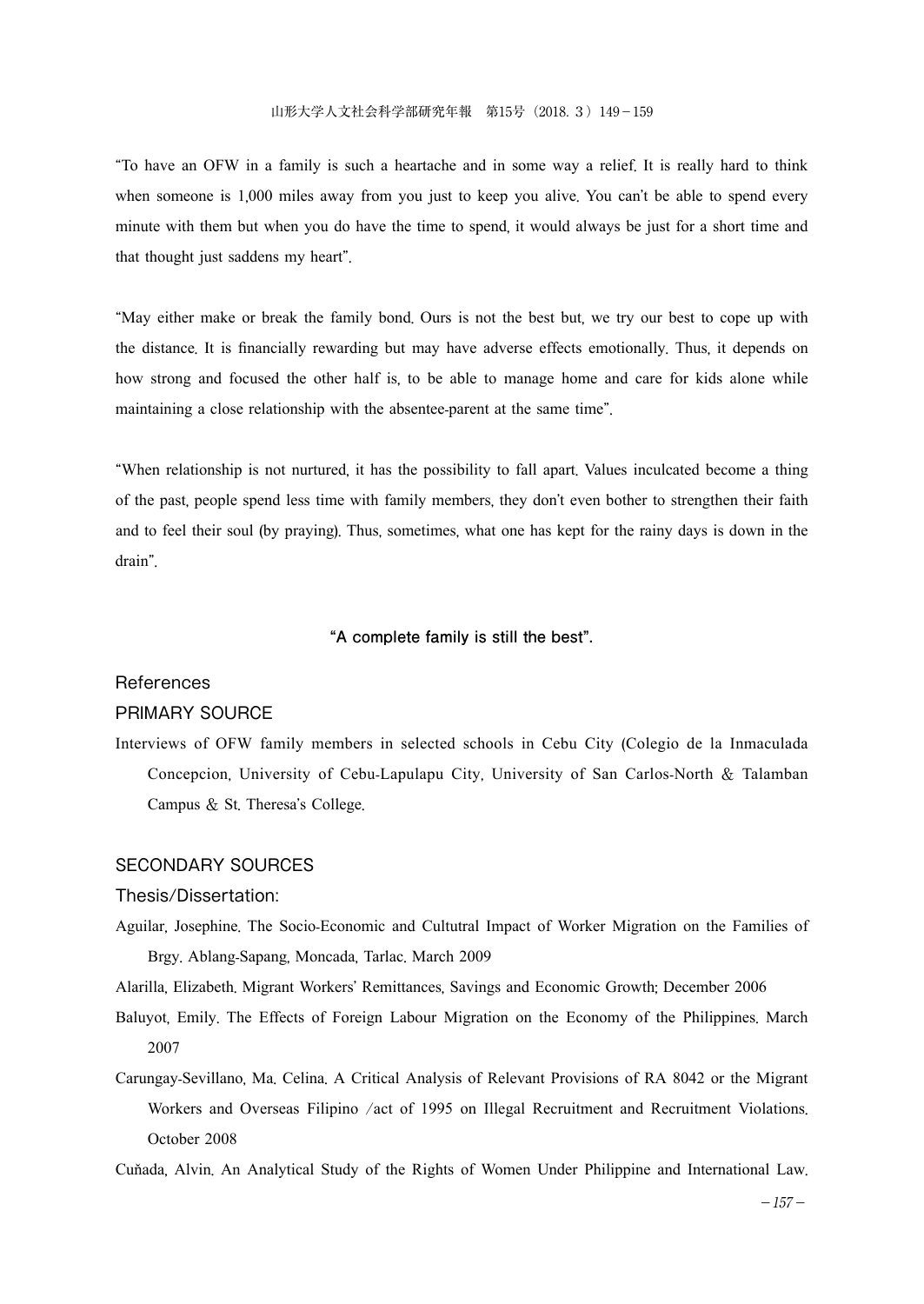March 2011

- Custodio, Alfie. Overseas Work and Global Financial Crisis: Economic Impacts to Families-left-behind in the Philippines. February 2012
- Flores, Miguel. The Determinants of Philippine Labour Migration to Selected Countries: An Economic Analysis. March 2007
- Pascasio, Catherine. The Effects of Empowerment Intervention Program on the Adjustment of Children of Mothers Working Abroad. September 2010

## Books:

- Cholewinski, Ryszard. Migrant Workers in International Human Rights Law; Oxford, Clarendon Press; c1997
- Vera Cruz, Philip. A Personal Hisotry of Filipino Immigrants and the Farmworkers Movement. Manila; Anvil Publishing, Inc., c2002